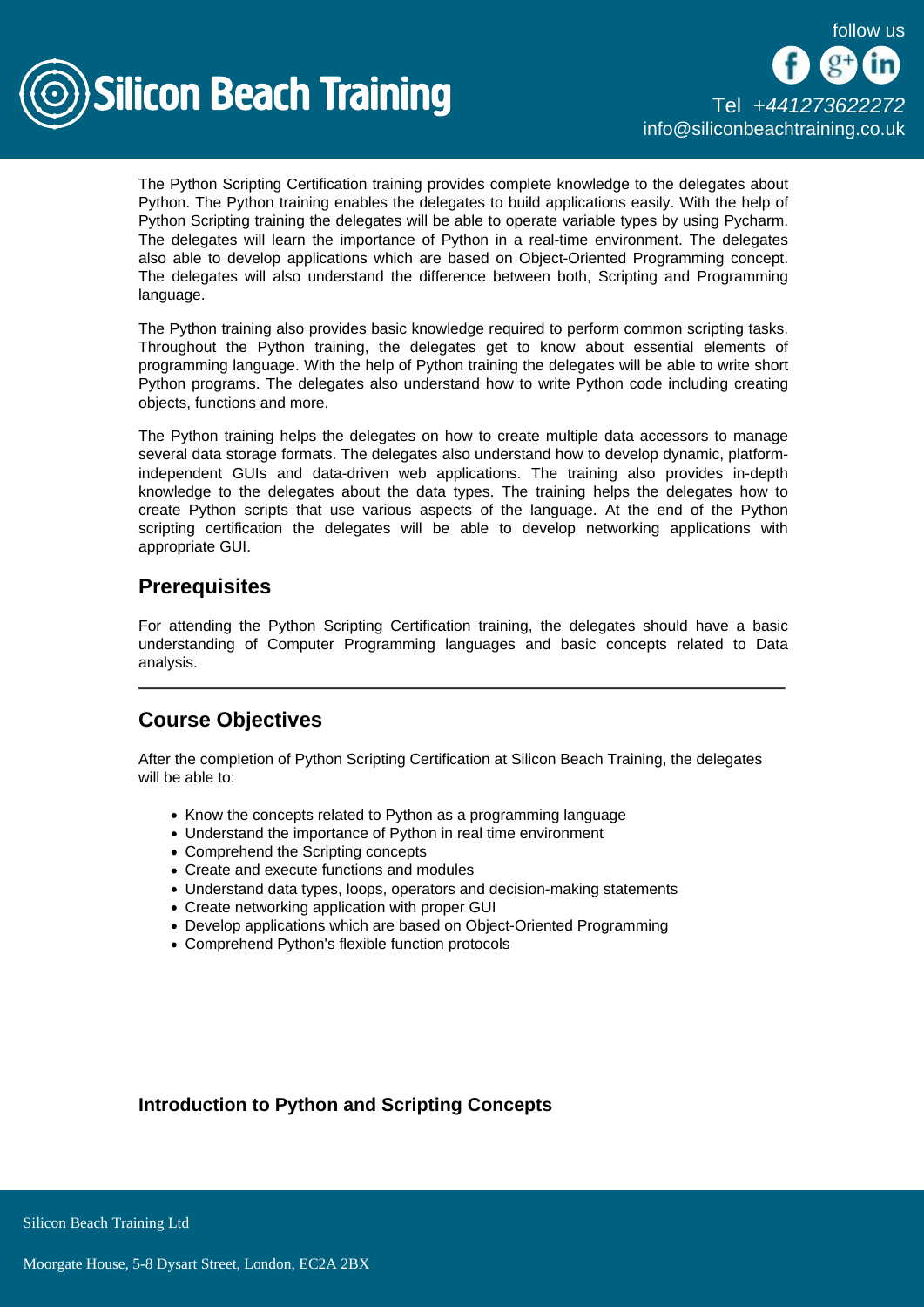

[Tel +44](tel:+441273622272)1273622272 [info@siliconbeachtraining.co.uk](/var/www/html/siliconbeachtraining.co.uk/public/mailTo:info@siliconbeachtraining.co.uk)

- Overview of Python
- The companies using Python
- Explore Python Framework
- Other applications in which Python can be used
- Introduction to Scripting
- Difference between a Scripting language and Programming language
- Versions of Python
- Installation of Python

#### Introduction to Data Types and Decision Making

- Introduction to Identifiers
- Understand about the Different Operators
- What are the different variable types?
- About the Decision making statements
- Overview of Loops

#### Functions, Modules and Exception Handling

- Function Parameters
- Python files I/O Functions
- Variable scope and Returning Values
- Global variables
- Modules used in python
- Errors and Exception Handling
- Handling multiple exceptions
- Python Boto ec2 module
- The standard exception hierarchy Using Modules

### Deep Dive into Data Types

- About Numbers
- Tuples and related operations
- Strings and related operations
- Dictionaries and related operations
- Sets and related operations
- Lists and related operations

#### Networking Programming, Multithreading and GUI Programming

- GUI programming
- Networking programming
- Why Python is called Object Oriented language?